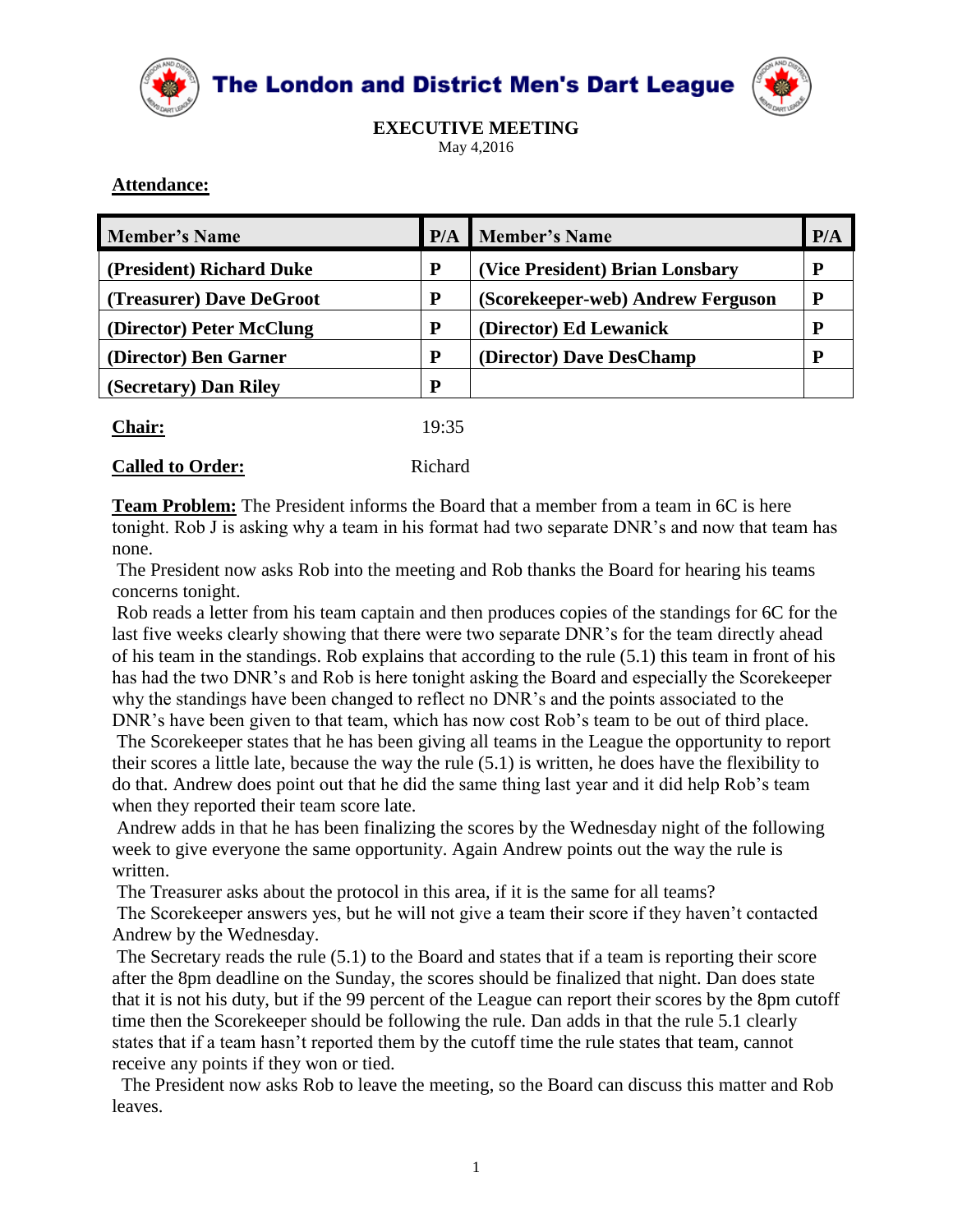The London and District Men's Dart League





**EXECUTIVE MEETING** May 4,2016

**Team Problem:** The Board now discusses this matter and it is pointed out that there is a possible rule change coming at the AGM. After some more discussion the Treasurer motions that the scores will stay the same way they are now, seconded by Dir Ben, carried.

Rob re-enters the meeting and the President informs Rob that the Board has made a decision that the scores will stay the same as they are right now.

Rob thanks the Board for hearing his concerns and leaves the meeting.

**Past Minutes:** Minutes from the April 6<sup>th</sup> meeting were emailed to the Board early last week and the President asks if there are any questions on the minutes. Hearing none, the Secretary now motions to accept the minutes as written, seconded by Dir Ed, carried.

**Financial Report:** The Treasurer hands out his monthly report to the Board and Dave states that all the bills are paid up to date. Dave does note that he has only sold around 100 banquet tickets right now, but Dave knows he will be selling a lot more at the playoff night and AGM. The Treasurer now motions to accept his financial report as given, seconded by Dir Dave, carried.

**Reports of Officers:** The Secretary starts his report by handing over the new/replacement players lists numbered 7 & 8 to the Treasurer, noting there was no replacement players added in the last two months. Dan carries on by handing over the phone bill to the Treasurer noting that as of the April meeting the League is solely responsible for the phone bill, since the internet is now Dan's responsible for most of the internet bill. Dan also notes that he did email the Treasurer a team list of the total number of players each team has this season, so that Dave has some idea how many players are on every team. The rest of the Secretary's report will be covered later in the meeting.

The Vice President and Director's Pete, Ed, Ben and Dave all have no report at this time of the meeting.

The President now hands over a receipt of \$46.31 for printer cartridges to the Treasurer and Dave writes a check for that amount to Richard.

The Scorekeeper reports that he has been going over very old League records from the 1960's and suggests that we scan these papers so he can post it on the website. Only problem Andrew states that he doesn't have access to a scanner.

The Secretary states that the printer he has is also a scanner, but Dir Dave states that he has an old scanner that he is willing to give to Andrew for free and Andrew and the Board accept Dave's offer.

**Old Business:** The Treasurer now states that the Financial Review Committee has now met with Dave and they are happy with what Dave has given them. Dave does however point that the Secretary couldn't attend the meeting, but Dave notes that Dan did bring the registration forms from last year to tonight's meeting and Dave and Dan will go over those papers later tonight.

The President asks the Treasurer to forward him the final report from the Financial Review Committee when it is done.

The Vice President now reports that the banquet is mostly finished and the menu will be finalized after the LLDL has had their banquet. Brian states he wants to see how the ladies' meal goes first before he finalizes our banquet. Brian now states that the Hellenic Centre can hold around 500 people, so Brian feels that the hall will be good enough.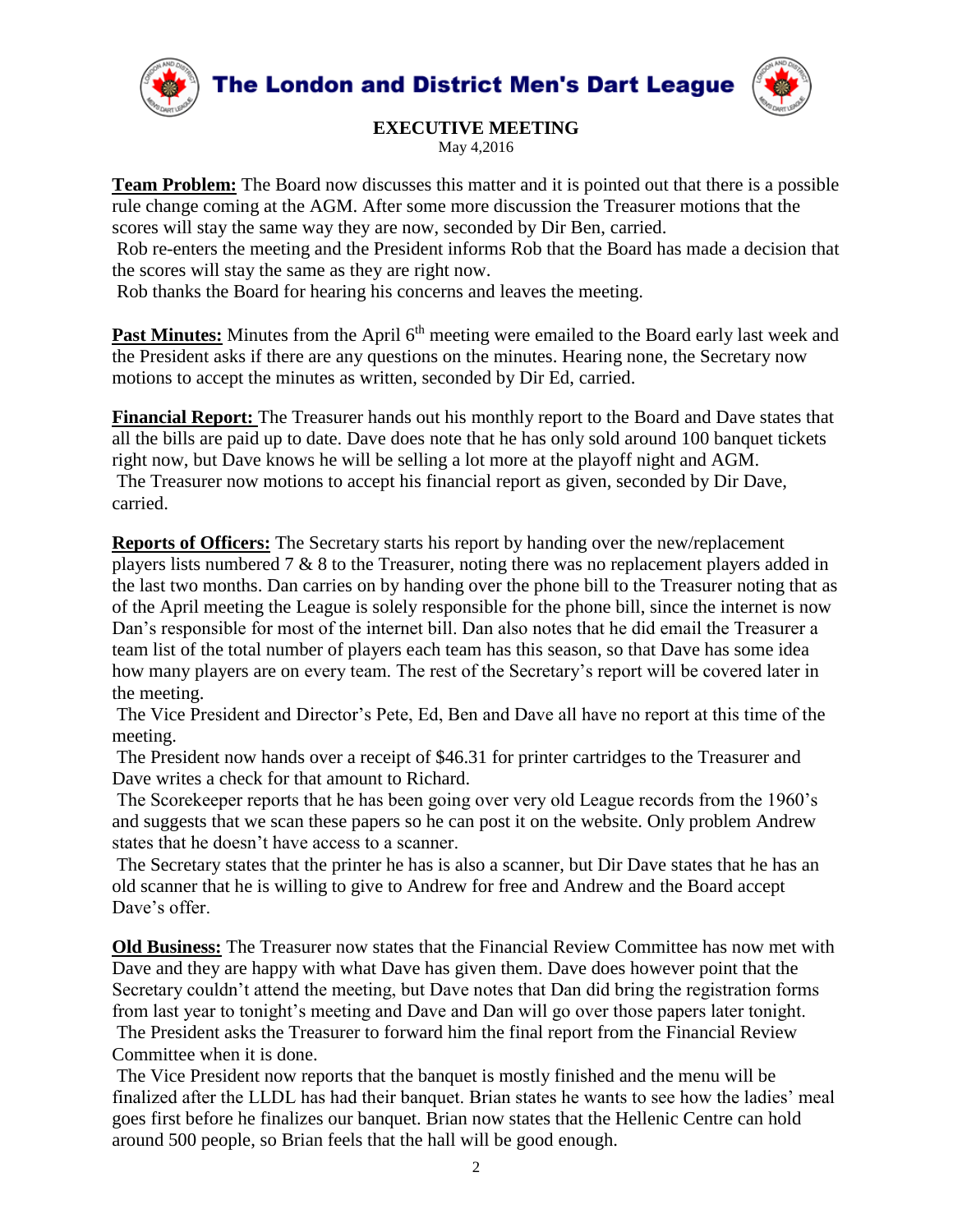**The London and District Men's Dart League** 





## **EXECUTIVE MEETING**

May 4,2016

**Old Business:** The question around the team trophies are now discussed with the Scorekeeper stating that has received some team pictures that are acceptable, but some of those pictures that have been sent to Andrew are totally not appropriate and those pictures will not be printed.

The pictures will be a 5 by 7 landscape and after some discussion it is agreed that any team that hasn't submitted a picture will have to do those pictures themselves.

It is agreed that the Scorekeeper will take the pictures he has to Walmart to have them printed and then Andrew will submit a receipt to be paid back.

The Secretary states that the amendments are now finalized and all we have this year is 13 amendments, which may lead to a quick AGM this year.

The Secretary also asks the Board if we are going to raise the registration fees or keep it the same as it currently has been for the last few years.

A long discussion now takes place and after agreeing that everything as far as costs are going up the Scorekeeper motions that registration fees go up to \$55.00 for next year, plus the \$5.00 fee to make the registration fee  $$60.00$  until the  $$5.00$  is eliminated after the  $75<sup>th</sup>$  anniversary banquet. Motion is seconded by Dir Pete, carried.

The Scorekeeper now asks about the players card he had asked about at the April meeting for Dan T from the Singles League.

The Secretary will make out that card plus another for the player (Tom M) who Dan cannot find out any more information other than what Dan reported at the April meeting.

The President states that we will have to tighten up the way we accept new or replacement players for next season so we do not have this issue again.

Dir Ben asks about the total amount the Board has spent so far for prizes at the banquet and the Treasurer states that he given out \$840 so far in checks to Director`s Ed, Dave and Pete.

The Vice President now asks for \$400.00 to go to Saunders to purchase some prizes from Saunders and the money for the main prizes are now discussed.

After some discussion it is agreed that \$800.00 will be set aside for the main prizes and the Treasurer will hand out checks to Dir Ed (\$900.00), Dir Dave (\$300.00) and Dir Pete (\$300.00) to finish off the prize purchasing this year.

Break 20:53-21:01

The Scorekeeper now states that he still hasn`t had a commitment from Columbia Pictures about taking the pictures this year at the banquet. Andrew states that the guy isn`t sure if he can do the pictures this year due to him being very busy at this time of year.

Dir Ben offers a possible solution if Columbia Pictures cannot do the pictures and he will look into this and report back though email asap.

The Treasurer now states that as far as he is concerned the inventory list for the League apparel is missing one shirt and one toque. Dave states that the inventory of the League apparel has to be monitored better next year.

A discussion now happens and it is agreed that we will give out all leftover apparel at the banquet this year and we will start over next year, so we can make sure there are no mistakes.

The Treasurer again states that he has only sold around 100 banquet tickets and suggests that a notice be placed on the website that Dave will be at the Victory Legion by 6:30pm to sell more tickets before the playoffs starts. Dave also notes that the cut-off date for ticket sells will be May 31<sup>st</sup> this year.